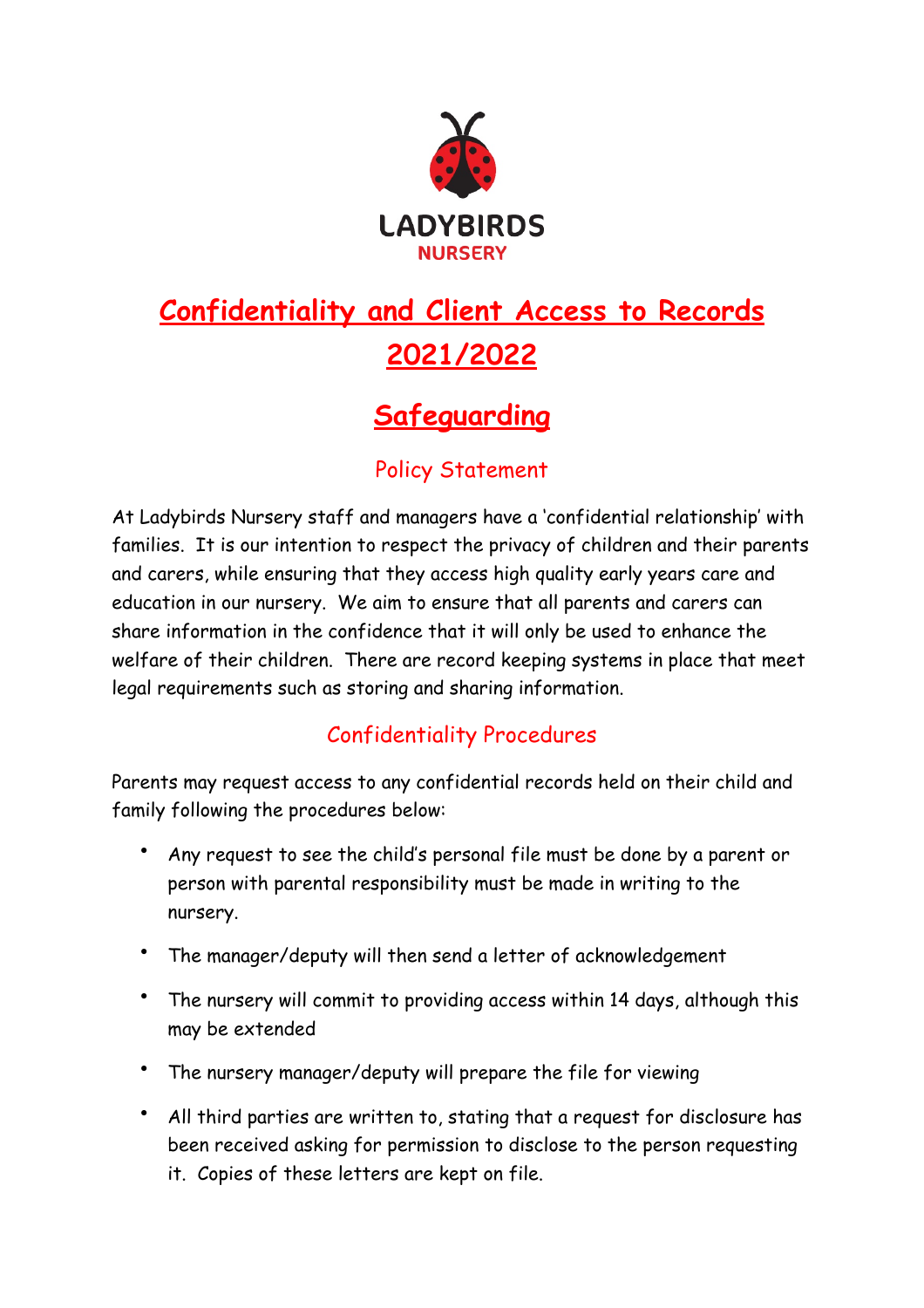- Third parties may include all family members who may be referred to in the records
- It also includes workers from other agencies, including children's services, health authorities etc.. It is usual for agencies to refuse consent to disclose, preferring the individual to go directly to them
- When all the consents/refusals to disclose have been received these are attached to the copy of the request letter
- A photocopy of the complete file is taken
- The nursery manager/deputy go through the file and remove any information which a third party has refused consent to disclose. This is best done with a thick black marker pen
- What remains in the file is information recorded by the nursery, detailing the work initiated and followed by them in relation to confidential matters. This is called a 'clean copy'. The 'clean copy' is photocopied for the parents who are invited in to discuss the contents. The file is never given straight over, but it should be gone through by the manager/deputy with the parents so it can be explained
- Legal advice may be sought before sharing a file, especially where the parent has possible grounds for litigation against the nursery or another (third party) agency

All the undertakings above are subject to the paramount commitment of the nursery, which is to the safety and well-being of the child.

Further guidance is sought through Information Sharing, Guidance for practitioners and Managers (DCSF 2008)

This policy also takes reference to the General Data Protection Regulations.

Issue Date January 2016 Date to be Reviewed January 2017 Date Reviewed May 2017 Date to be Reviewed May 2018